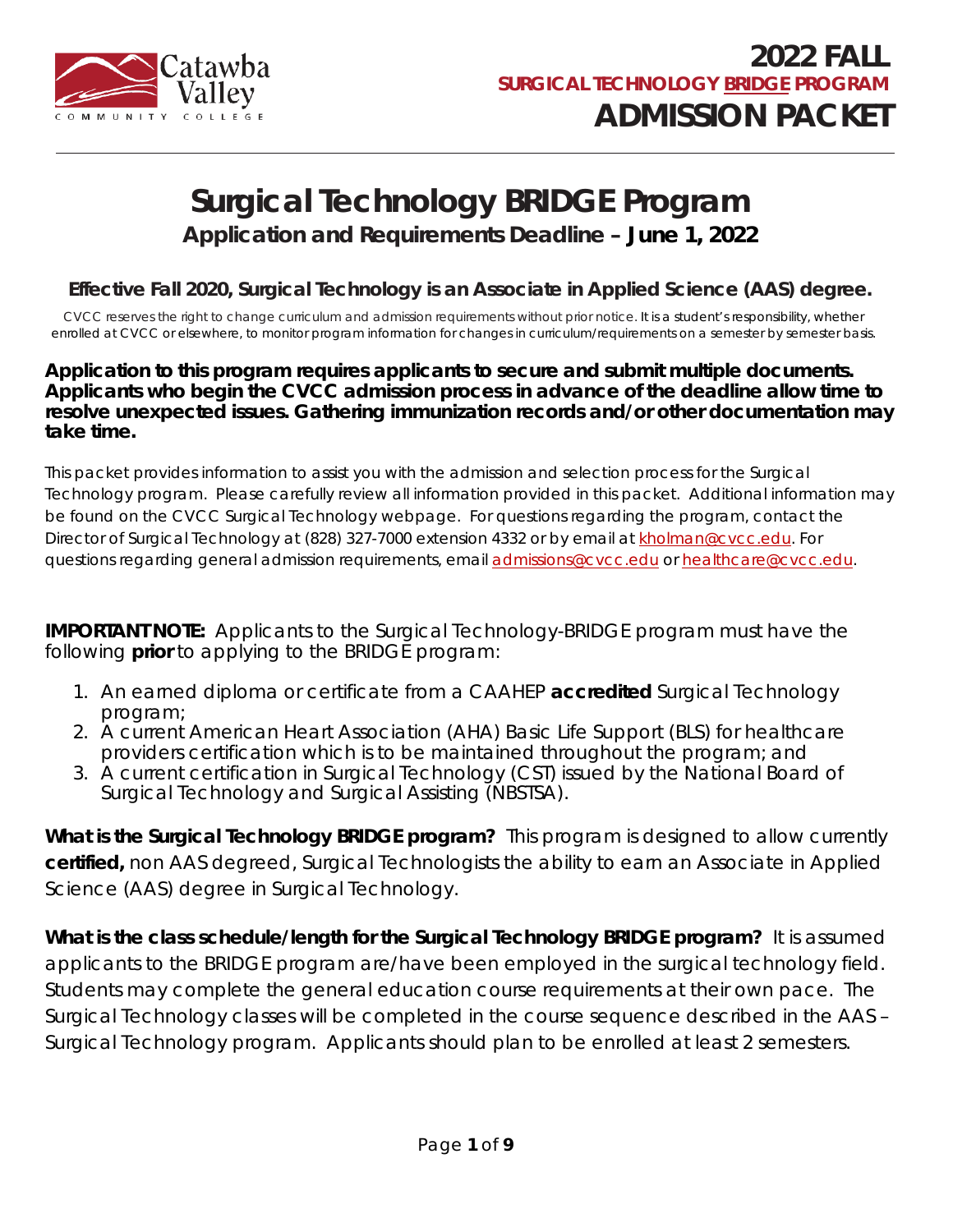#### **How will my previous credits be applied to the AAS Surgical Technology – BRIDGE program?** The CST

and Surgical Technology diploma from regionally accredited institutions will provide credit for the following courses in the AAS program:

SUR 110 – Introduction to Surgical Technology – 3 credit hours

- SUR 111 Periop Patient Care 7 credit hours
- SUR 122 Surgical Procedures I 6 credit hours
- SUR 123 Clinical Practice I 7 credit hours
- SUR 134 Surgical Procedures II 4 credit hours
- SUR 135 Clinical Practice II 5 credit hours
- SUR 137 Professional Success Prep 1 credit hour

Total Credit Hours: 33

**How do I apply for the program**? Complete and activate\* the [CVCC Application](http://www.cvcc.edu/Academic-Resources/Admissions/Apply-Now.cfm) with "Surgical Technology – Bridge Program" as intended major. The program begins each **Fall** semester.

\*Applications are activated when an applicant sends an email by the deadline to [admissions@cvcc.edu](mailto:admissions@cvcc.edu) that includes a cell phone photo of a photo ID (driver's license) & a request to activate the Application by email. Applicants are responsible for following Surgical Technology Admissions packet directions and meeting requirements. Previous CVCC students may email [healthcare@cvcc.edu](mailto:healthcare@cvcc.edu) to confirm an active program status for Surgical Technology.

**How much does the program cost?** College tuition is set by the North Carolina State Legislature and is subject to change. Students are required to purchase a variety of books, class uniforms, malpractice insurance, accident insurance, and other fees as set by the College. The approximate tuition cost for the program is \$1,400. This figure is based upon current in-state tuition rates and reflects an approximate cost only. For additional information, refer to the *Estimated Additional Program Costs* document in this packet.

**How do I apply for Financial Aid?** All applicants are encouraged to apply for financial aid by completing the Free Application for Federal Student Aid [\(FAFSA.ed.gov\).](http://www.fafsa.ed.gov/) For information about financial aid, contact the Office [of Scholarships and Financial Aid](http://www.cvcc.edu/Services/Financial_Aid/index.cfm) online, by email at [financial\\_aid@cvcc.edu](mailto:financial_aid@cvcc.edu) or by calling at 828-327- 7000, ext. 4860.

**Will I be required to complete a Criminal Background Check/Drug Screening?** Yes**.** Carefully read the information below regarding background checks, drug testing, and the result of a negative background check.

Applicants must use [CastleBranch,](https://mycb.castlebranch.com/) a background screening and compliance management company, for background check/drug screenings/immunization verification**. Applicants accepted to the Bridge program, but who fail to secure final clearance from CastleBranch, will forfeit their spot in the program.** 

- Clinical facilities will require students to undergo criminal background checks and drug testing prior to clinical placement.
- The student will be required to pay fees associated with these screenings.
- Clinical facilities may refuse access to clinical experiences based on the criminal background checks and/or drug testing.
- If any clinical facility refuses to allow a student access to a clinical experience, the student will be **unable to continue in the program**.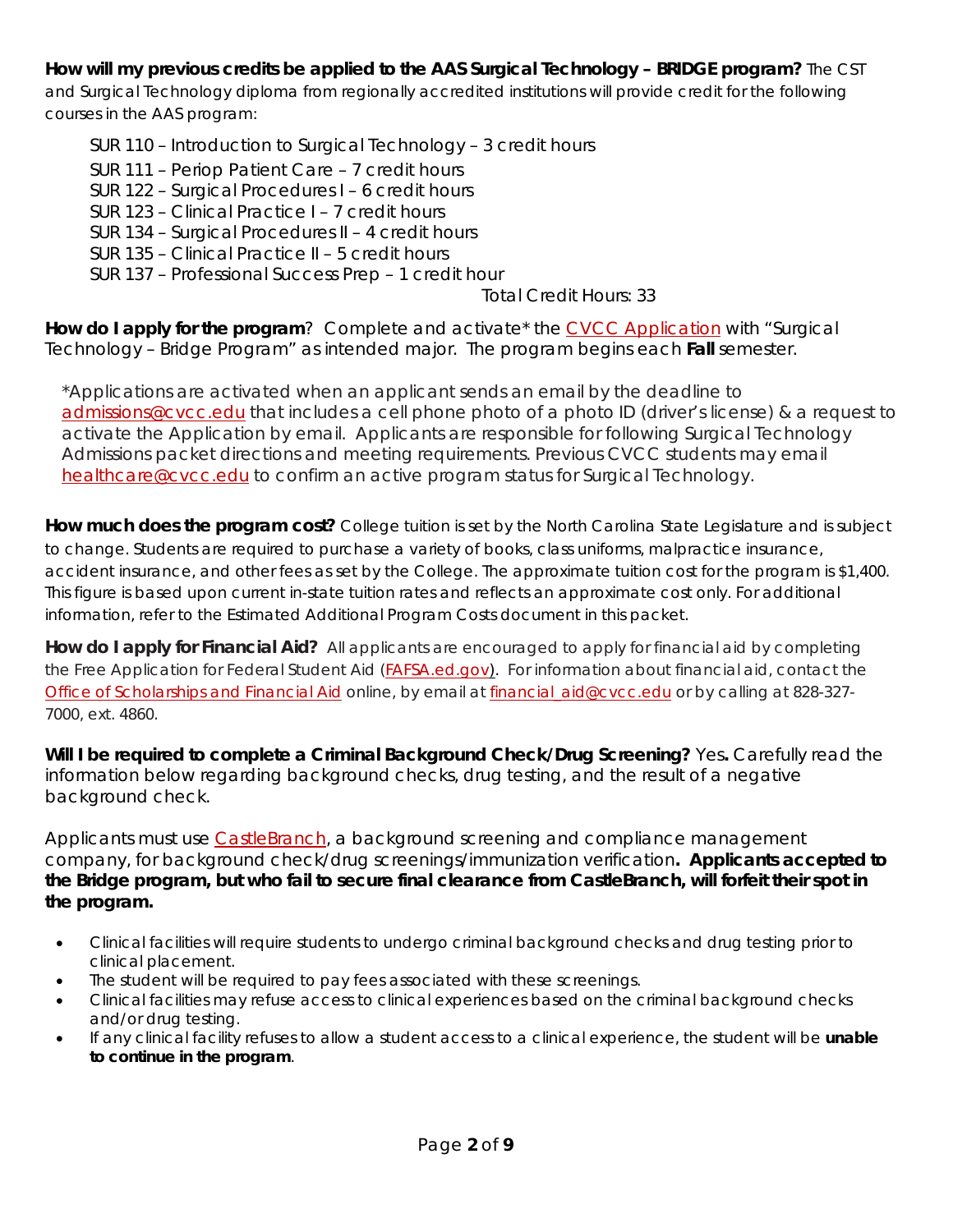**Do I need a computer?** Yes. Coursework requires ready access to a reliable computer with Microsoft Word, PowerPoint, Excel and dependable internet access. Students are assigned a CVCC email address following their visit with an admissions staff member in Student Services. Students must use the CVCC email for all college related communication. It is the responsibility of the student to open his/her email account and read it frequently as the College provides crucial program information through this email account. Students must use their secure CVCC email account for all college related electronic communications.

**How does undocumented immigrant status or DACA status affect application to the program?** Current North Carolina Community College System policy allows DACA and undocumented applicants to enroll at CVCC at the out of state tuition cost. However, acceptance to the college does not guarantee acceptance to a *specific* program. Students with an *unexpired DACA status* are eligible to apply to an Allied Health program. Students must keep active DACA status to remain enrolled in an Allied Health program. Professional licensure is granted by state licensing boards. **Students should inquire with the appropriate licensure board for specific licensure requirements**. Undocumented students are not eligible for admission to an Allied Health program. According to North Carolina and Federal laws, undocumented students are not eligible for North Carolina professional licensure. This policy is subject to change without notice based upon federal and state regulations*.*

**What if I move my residence while applying for this program?** It is a student's responsibility to inform the college of changes in personal information regarding name, phone number and mailing address. To make changes to personal information, follow the instructions found in the FAQ section of Student Records on the MyCVCC Portal.

**What if I am not admitted to the program?** Applicants not admitted need to re-apply by completing the MAR Checklist for the year of reapplication and email [healthcare@cvcc.edu](mailto:healthcare@cvcc.edu) to confirm an active Surgical Technology BRIDGE program status. Students are responsible for following reapplication guidelines.

**Do I need to wait until the deadline to submit items and apply?** No. Applicants should not wait until the deadline to submit items. Applicants are encouraged to submit items early and are responsible for ensuring all materials are submitted as directed by the deadline.

**How do I submit required documentation and a completed MAR Checklist?** From the student's CVCC email account (activated *after* an email request to activate the application has been received at [admissions@cvcc.edu\)](mailto:admissions@cvcc.edu), email a scanned or cell phone photo of the completed MAR Checklist to [healthcare@cvcc.edu.](mailto:healthcare@cvcc.edu) The MAR Checklist must be entirely readable with the student's name and CVCC ID#. MAR Checklists are not accepted after the published deadline; applicants should make note of the deadline date published in the packet and on the MAR Checklist.

**When and how will I be notified of acceptance to the program?** Applicants are notified of accepted/alternate or non-accepted status to the program within 2-4 weeks of the program deadline. Notifications are sent to the student's CVCC email account.

**If accepted, what am I required to do before the first day of class?** Accepted applicants must attend a Mandatory Orientation Session with the Program Director and Faculty at which time the applicant will be provided with information concerning other program requirements.

**What if I am unable to attend the Mandatory Orientation Session or meet the other requirements before the first day of class?** Applicants not attending the Mandatory Orientation Session and/or being unable to meet any additional requirements will be unable to enter the program.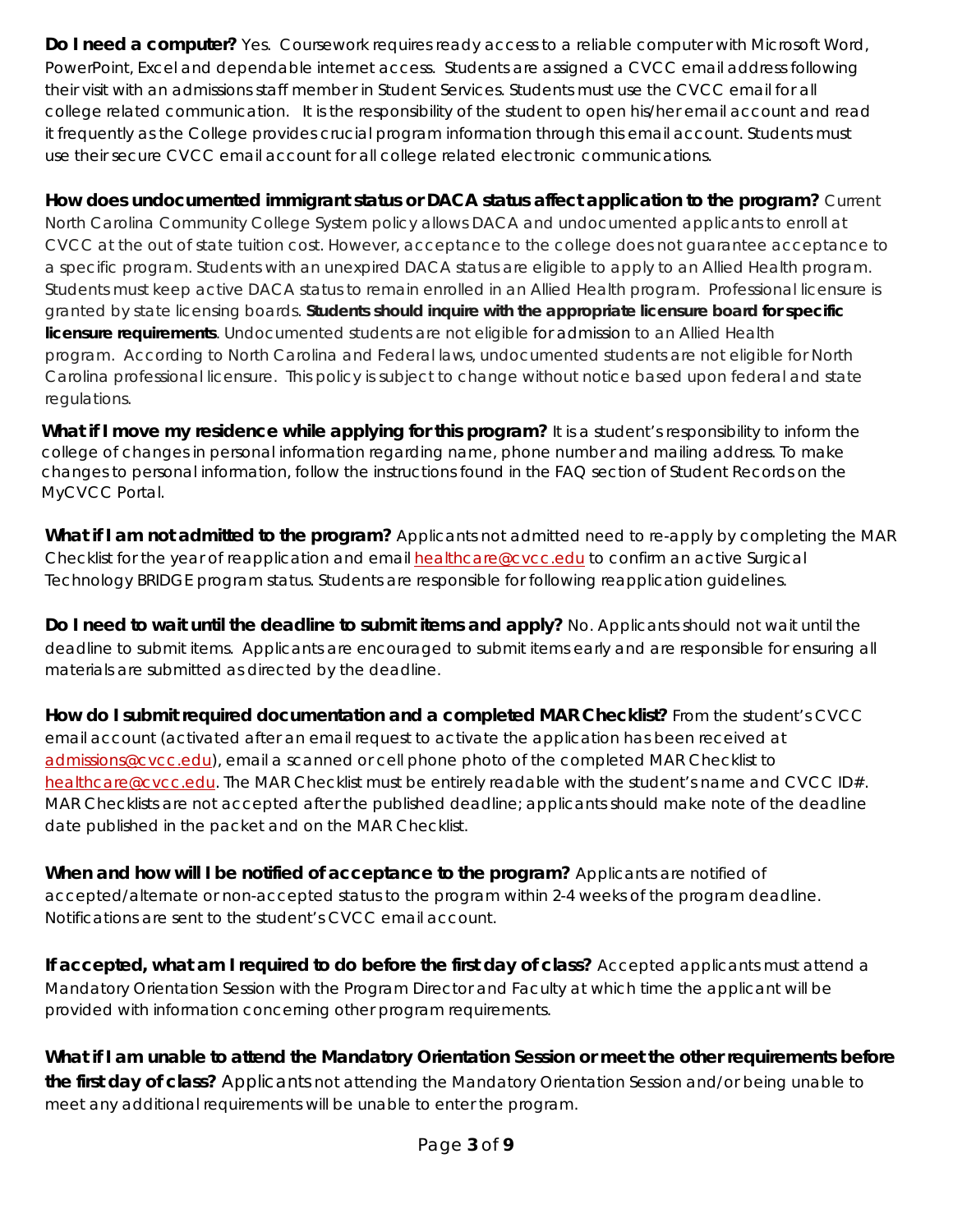## **Minimum Admission Requirements (MAR) Explained – Surgical Technology–BRIDGE Program**

To be considered for acceptance, all applicants must complete Minimum Admission Requirements (MAR) by the published deadline. Applicants are responsible for making sure all materials have been submitted to the College.

**Please do not wait until the deadline to start the process. Application to any healthcare program is complex. Applicants who begin the CVCC admission process weeks or months before the deadline give themselves time to resolve unexpected issues.** 

#### **1. DO THIS FIRST: Activate\* the [CVCC Application](http://www.cvcc.edu/Admissions/Apply-Now.cfm) with "Surgical Technology – Bridge Program" as the intended major and the appropriate entry term.**

\*Applications are activated by email when an applicant sends an email by the deadline to [admissions@cvcc.edu](mailto:admissions@cvcc.edu) that include a cell phone photo of an applicant's photo ID (driver's license) & a request to activate the application by email. Applicants are responsible reading and understanding Surgical Technology Admissions Packet contents and meeting all requirements by the deadline. Previous CVCC students may email [healthcare@cvcc.edu](mailto:healthcare@cvcc.edu) to inquire about an active program status.

**2. High School Transcript:** Submit an *official* High School/High School Equivalency transcript in a sealed envelope issued by the high school, electronically through a 3<sup>rd</sup> party vendor to [transcripts@cvcc.edu](mailto:transcripts@cvcc.edu) or by postal mail. Plan accordingly to ensure transcripts arrive by the deadline. Applicants seeking information on how to request transcripts may visit [How to Request Official](http://www.cvcc.edu/Admissions/How_to_Request_Official_Transcripts_for_CVCC.cfm)  [Transcripts.](http://www.cvcc.edu/Admissions/How_to_Request_Official_Transcripts_for_CVCC.cfm) **Applicants who earned a diploma in Surgical Technology from CVCC may have a high school transcript on file; email [healthcare@cvcc.edu](mailto:healthcare@cvcc.edu) to confirm.**

**3. College Transcripts:** Submit **ALL** *official* college transcripts from **EVERY** college/university **EVER**  attended. Transcripts may be sent in a sealed envelope issued from the college/university, electronically through a 3<sup>rd</sup> party vendor to [transcripts@cvcc.edu](mailto:transcripts@cvcc.edu) or by postal mail. Plan accordingly to ensure transcripts arrive by the deadline.

- Applicants who earned a Diploma in Surgical Technology *from CVCC* may have transcripts on file; email **[healthcare@cvcc.edu](mailto:healthcare@cvcc.edu)** to confirm. Applicants who attended other colleges or universities *after* earning the Diploma from CVCC must submit official transcripts from **every** school attended.
- Applicants **who did NOT** earn a diploma in Surgical Technology from CVCC must submit all official transcript(s) to CVCC from **every college/university ever attended**, including the transcript(s) from the CAAHEP accredited institution where the diploma or certification in Surgical Technology was earned.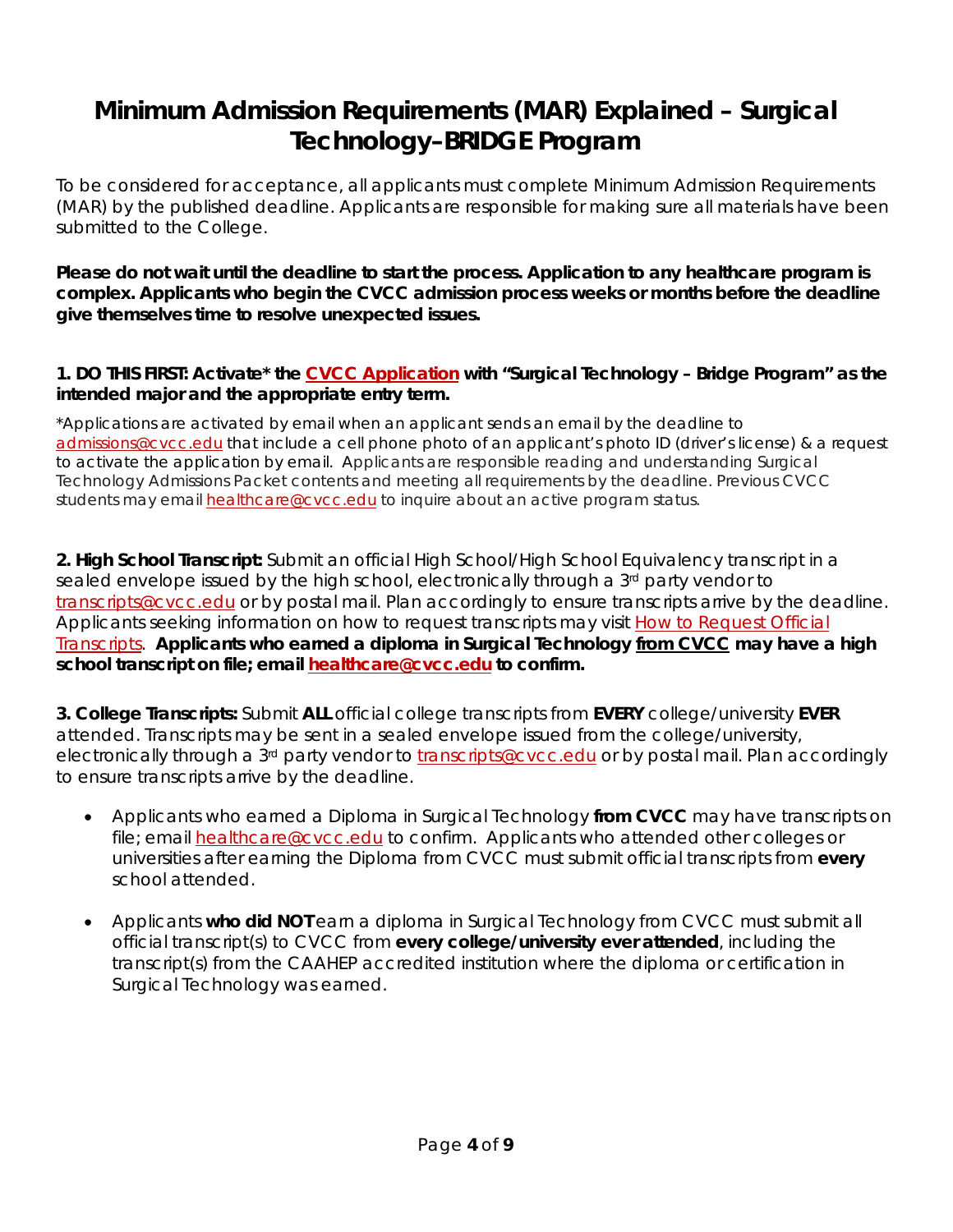**4. Required Grade Point Average (GPA)**. Applicants must have a minimum college cumulative GPA of 2.00.

**5. Current Certification in Surgical Technology:** From the applicant's CVCC email account, email the following documentation to [healthcare@cvcc.edu](mailto:healthcare@cvcc.edu) by the published deadline:

• A scanned or cell phone photo of the applicant's *Certification in Surgical Technology* (CST) issued by the National Board of Surgical Technology & Surgical Assisting (NBSTSA). The document must be clear and readable.

**6.Submit the completed MAR Checklist before the deadline.** From the applicant's CVCC student email account, email a scanned or cell phone photo of the completed MAR Checklist to [healthcare@cvcc.edu.](mailto:healthcare@cvcc.edu) The entire document must be legible and readable.

## **COMPETITIVE SELECTION AND RANKING**

The following criteria will be used to evaluate and select the best-qualified applicants from those who completed all Minimum Admission Requirements (MAR) by the deadline. Those applicants receiving the highest number of points will be admitted to the program until the class is filled. The number of students accepted each year may vary. Students are admitted to the program until all 20 spots are filled.

(a)**Points in the competitive admission process are awarded for completion (with a grade of "C" or higher) of any of the following general education courses**:

| <b>ENG 112 (Writing/Research)</b>         | Humanities/Fine Arts - (NOTE: NO<br><b>COURSE SUBSTITUTIONS ALLOWED)</b> |  |
|-------------------------------------------|--------------------------------------------------------------------------|--|
| <b>OR</b>                                 | HUM 115 - Critical Thinking                                              |  |
| <b>ENG 113 (Lit Based Research)</b><br>OR | OR                                                                       |  |
| <b>ENG 114 (Prof Research)</b>            | PHI 240 - Intro to Ethics                                                |  |
| <b>BUS 137 - Principles of Management</b> | SOC 210 - Intro to Sociology                                             |  |

**NOTE: Only completed courses are awarded points in the competitive admission process. Courses in progress do not earn points.**

(b)**Points for applicant's cumulative GPA. Applicants must have a minimum cumulative college GPA of 2.00.**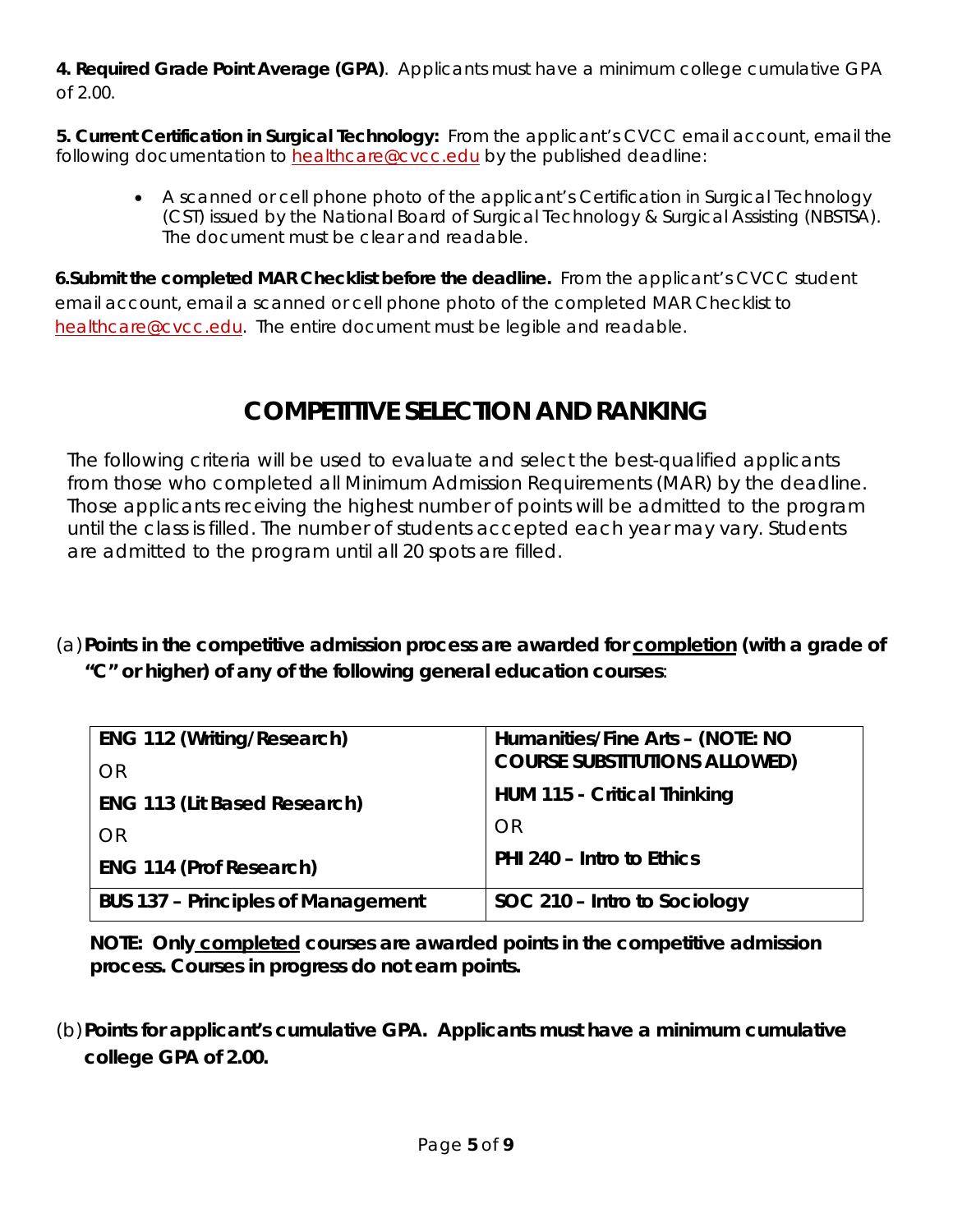## **Surgical Technology – BRIDGE Program Technical Standards**

The following activities are examples of the kind of activities which a student in the Surgical Technology program will be required to perform in order to successfully complete the program. If an accepted applicant believes that he/she cannot meet one of more of the standards without accommodations or modifications, the applicant should consult the counselor of the program for students with disabilities. Please Note: Examples are not all inclusive.

 $\blacksquare$ 

 $\mathbf{r}$ 

 $\mathbf{r}$ 

| <b>Critical</b><br><b>Thinking</b> | A Surgical Technology student should possess critical thinking ability<br>sufficient for clinical judgment.                                                                                                                                                                                                                                                                                                                                                                                                                                                         | Students must be able to bring together and<br>relate the similarities of surgical procedures<br>and situations in<br>order to function on unfamiliar procedures.                                                                                                                                                                      |
|------------------------------------|---------------------------------------------------------------------------------------------------------------------------------------------------------------------------------------------------------------------------------------------------------------------------------------------------------------------------------------------------------------------------------------------------------------------------------------------------------------------------------------------------------------------------------------------------------------------|----------------------------------------------------------------------------------------------------------------------------------------------------------------------------------------------------------------------------------------------------------------------------------------------------------------------------------------|
| Interpersonal<br><b>Skills</b>     | A Surgical Technology student shall possess interpersonal abilities<br>sufficient to interact with surgeons, OR personnel, hospital departmental<br>staff, and patients. These individuals are all experiencing different levels<br>of anxiety within the OR environment in relationship to the position they<br>are holding within the surgical suite. This also includes the ability of the<br>student to handle constructive criticism. Constructive criticism is an<br>ongoing process.                                                                         | Constructive criticism is expressed in the lab as<br>a teaching tool, in the classroom and in the<br>clinical sites as well. Students shall establish a<br>working rapport with surgeons, anesthesia<br>personnel, other surgical technologists, nurses,<br>and<br>a variety of other departmental specialists as<br>well as patients. |
| Communication<br><b>Skills</b>     | A Surgical Technology student shall possess communication abilities<br>sufficient for interaction with others in verbal form.                                                                                                                                                                                                                                                                                                                                                                                                                                       | Discuss and ask questions regarding the<br>surgical procedures both pre-operatively and<br>intra-operatively.                                                                                                                                                                                                                          |
| <b>Mobility</b>                    | A Surgical Technology student shall possess physical abilities sufficient<br>to move and maneuver in a small operating room. Students will<br>experience periods of standing in one spot for an extensive amount of<br>time as well as during shorter surgical procedures. Some surgical<br>procedures require sitting for long periods of times as well. A Surgical<br>Technology student will experience lifting surgical instrument trays as<br>well as participating in patient lifting and positioning.                                                        | Holding a patient's extremity for 5 to 15<br>minutes or standing for a surgical procedure<br>that may last several hours. Instrument trays<br>may weigh as much as 27 pounds.                                                                                                                                                          |
| <b>Motor Skills</b>                | A Surgical Technology student shall possess gross and fine motor<br>abilities sufficient to provide safe and effective care in the operating<br>room.                                                                                                                                                                                                                                                                                                                                                                                                               | Manipulating very fine and delicate instruments<br>and suture as well as the larger more complex<br>orthopedic and neuro equipment.                                                                                                                                                                                                    |
| Hearing                            | A Surgical Technology student shall possess auditory ability to monitor<br>and assess needs by the surgeon and other sterile operating room team<br>members.                                                                                                                                                                                                                                                                                                                                                                                                        | Surgeons and/or staff wear surgical masks<br>during surgical procedures. This limits the<br>ability to hear requests and directions at the<br>surgical field.                                                                                                                                                                          |
| <b>Visual</b>                      | A Surgical Technology student shall possess visual ability and acuity for<br>observation and assessment necessary during a surgical procedure.                                                                                                                                                                                                                                                                                                                                                                                                                      | Handling fine surgical suture needles safely<br>and efficiently in response to the needs of the<br>surgeon and surgical procedure, being able to<br>visualize and follow the surgical procedure, and<br>working with small supplies and instruments<br>that require calibration.                                                       |
| <b>Tactile</b>                     | A Surgical Technology student shall possess tactile ability to sufficiently<br>handle all the microscopic supplies, instruments, and equipment.                                                                                                                                                                                                                                                                                                                                                                                                                     | Implantable items for patients may be very<br>delicate, in combination with sterile surgical<br>gloves, some supplies and instruments require<br>very delicate manipulation.                                                                                                                                                           |
| <b>Stress</b>                      | Stress in the operating room is very common. Tension runs high many<br>days and it can affect a student's ability to cope with the environment<br>and others in the environment. Stress arises from the difficult<br>development of interpersonal skills within the operating room. Stress is<br>also environmental related (this is a totally different environment than<br>any you have been in; ex: room temperatures, noises, odors, patient<br>conditions, sites, and standing for a long period of time<br>either in an ergonomic or non-ergonomic position). | Students often feel stress in the SUR 111 Lab<br>as well as in the clinicals when they are being<br>watched very closely by the operating room<br>staff or the surgical technology faculty.                                                                                                                                            |
| Cognitive<br><b>Abilities</b>      | A Surgical Technology student shall possess the ability to be oriented to<br>time, place, and person, organize responsibilities, and make quick<br>appropriate decisions.                                                                                                                                                                                                                                                                                                                                                                                           | Students will need to quickly assess needs for<br>surgical procedures, anticipate surgeon's<br>needs, and act appropriately at all times.<br>Organizational skills when setting up the<br>instrument table and mayo table allows the<br>student to function in a more efficient manner.                                                |
| Occupational<br><b>Exposures</b>   | A Surgical Technology student is at high risk for exposure to blood and<br>body fluids resulting in exposure to communicable disease, toxic<br>substances, medical preparations, and chemical sterilization practices at<br>all times. Standard precautions are to be practiced at all times.                                                                                                                                                                                                                                                                       | A student may be assigned to a surgical<br>procedure with a patient that has a known or<br>unknown communicable disease. Ethylene<br>oxide is a means of a lethal chemical<br>sterilization process.                                                                                                                                   |

If you have a disability and need accommodations, please contact the Counselor for Students with Disabilities and Special Programs at (828) 327-7000, ext. 4222 or email **accommodations@cvcc.edu**.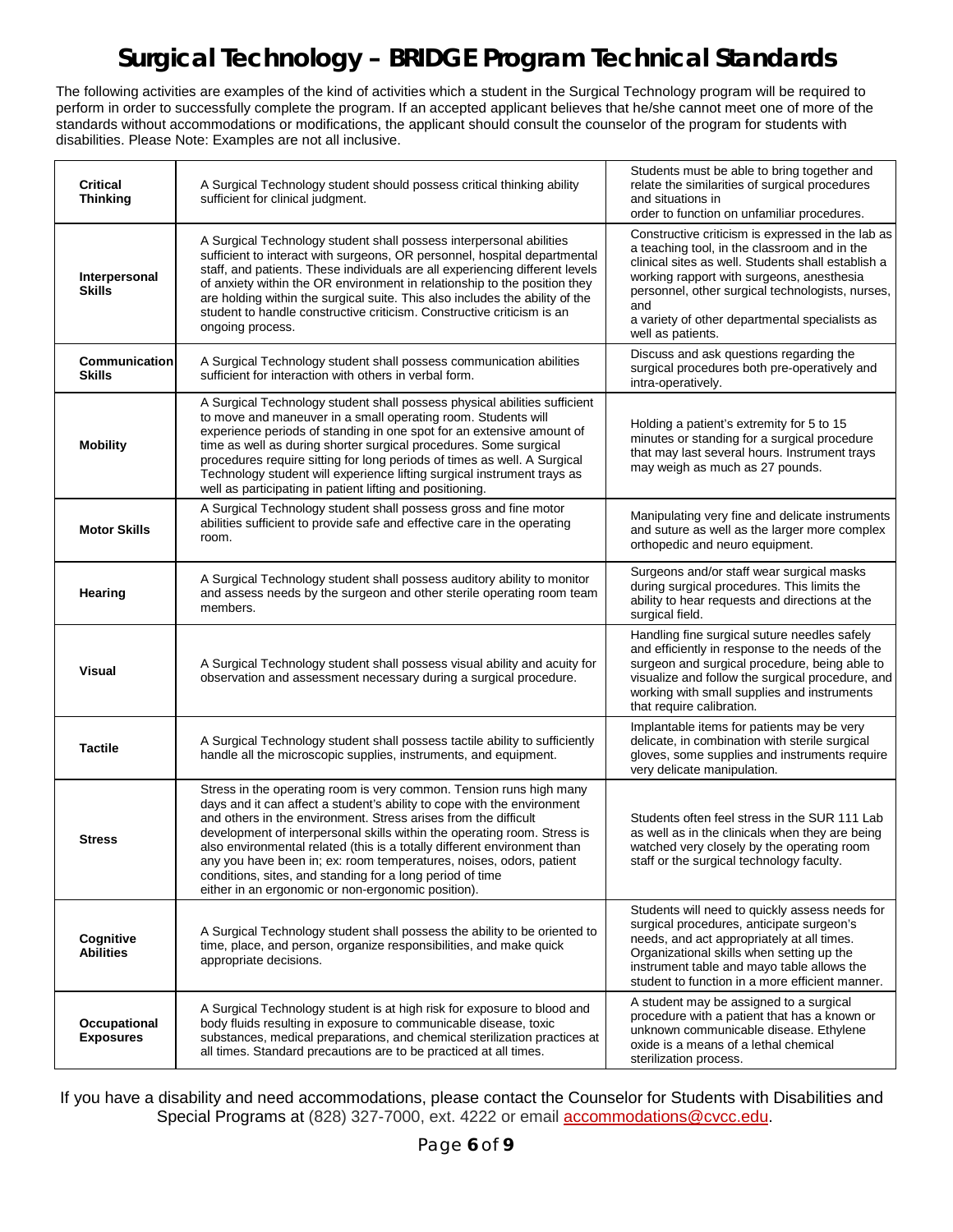## **SURGICAL TECHNOLOGY BRIDGE – Estimated Additional Program Costs**

These costs are in addition to CVCC tuition, activity fee, accident insurance, books, and class supplies. (Changes in costs may occur without prior notice.)

| Malpractice Insurance                    | \$28.00                                            |
|------------------------------------------|----------------------------------------------------|
| Set of Scrubs (two recommended)          | \$65.00 each                                       |
| Lab Coat                                 | \$35.00                                            |
| Vinyl or Leather Shoes                   | \$75.00 - \$100.00                                 |
| <b>Clinical Goggles (optional)</b>       | \$5.00 - \$50.00 (free from hospital)              |
| <b>Hepatitis Vaccine</b>                 | \$175.00 (series of three)                         |
| Immunization Updates or Titers           | \$100.00 - \$200.00                                |
| Physical Exam                            | \$165.00                                           |
| Eye Exam (with retina check)             | \$60.00 - \$100.00                                 |
| TB Test (two step process is required)   | \$56.00                                            |
| <b>TDap Immunization</b>                 | \$55.00                                            |
| Varicella Immunization (times two)       | \$230.00                                           |
| MMR (times two)                          | \$162.00                                           |
| Influenza Immunization                   | \$0 - \$35.00 (optional w/signed declination form) |
| Criminal Background Check/Drug Screening | \$130.00 (approximate fee)                         |
| (CastleBranch)                           |                                                    |
| <b>Travel Expenses for clinical</b>      | Cost varies                                        |
| <b>Travel Expenses for classes</b>       | Cost varies                                        |
|                                          |                                                    |

**Note:**

- These cost estimates are **in addition to** costs any student attending CVCC will incur each semester, such as tuition, activity fees, accident insurance, books, and class supplies such as pens, paper, etc.
- Students applying for graduation will pay diploma fees.
- Estimates for these costs may be found in the CVCC Catalog [\(http://www.cvcc.edu\)](http://www.cvcc.edu/).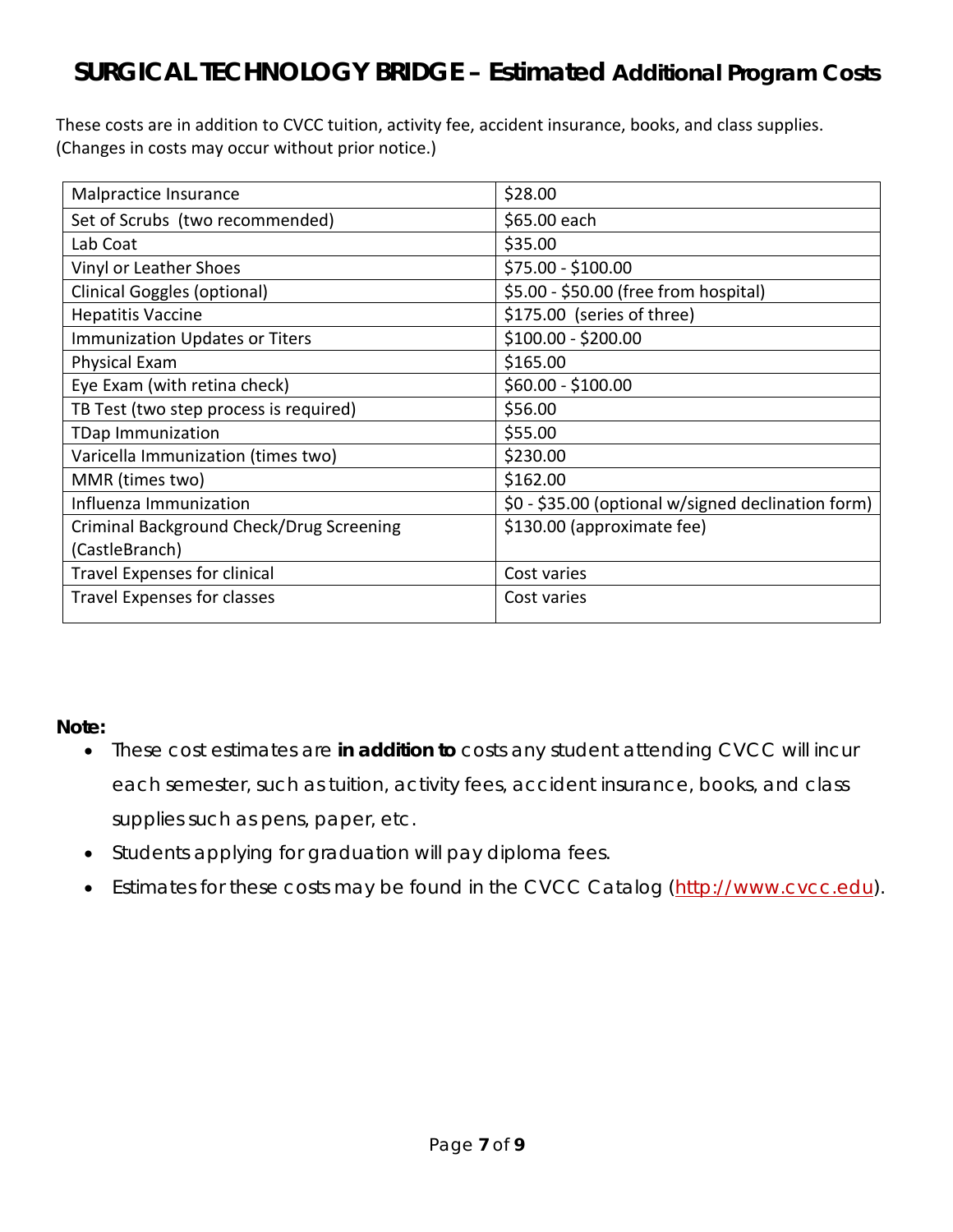

The information provided below is for planning purposes only. Admission and curriculum requirements are subject to change without notice. The deadline for application and submission of all paperwork for the Surgical Technology – BRIDGE program is **June 1, 2022.**

| <b>BUS 137 Principles of Management (3 credit hours)</b>              |  |  |
|-----------------------------------------------------------------------|--|--|
| or                                                                    |  |  |
| <b>SUR 212</b> Clinical Supplement (4 credit hours)                   |  |  |
|                                                                       |  |  |
| <b>ENG 112</b> Writing/Research in the Disciplines (3 credit hours)   |  |  |
| or                                                                    |  |  |
| <b>ENG 113 Literature Based Research (3 credit hours)</b>             |  |  |
| <b>or</b>                                                             |  |  |
| <b>ENG 114 Professional Research &amp; Reporting (3 credit hours)</b> |  |  |
| No course substitutions allowed for the following:                    |  |  |
| <b>HUM 115</b> Critical Thinking (3 credit hours)                     |  |  |
| or                                                                    |  |  |
| <b>PHI 240 Ethics (3 credit hours)</b>                                |  |  |
|                                                                       |  |  |
| <b>SOC 210</b> – Introduction to Sociology (3 credit hours)           |  |  |
|                                                                       |  |  |
| <b>SUR 210</b> - Advanced SUR Clinical Practice (2 credit hours)      |  |  |
|                                                                       |  |  |
| <b>SUR 211</b> - Advanced Theoretical Concepts (2 credit hours)       |  |  |